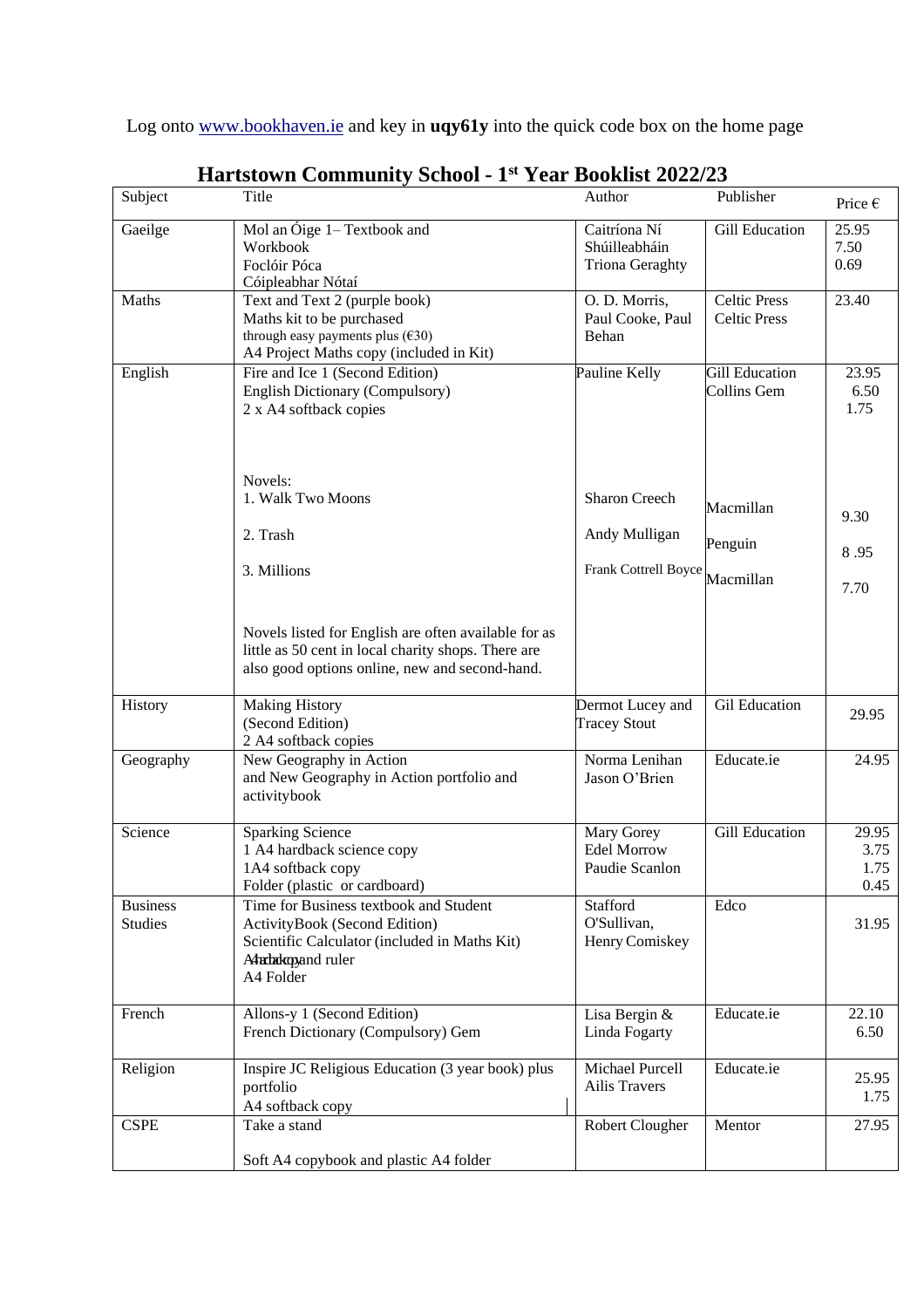| S.P.H.E.              | Health and Wellbeing SPHE 1                                                                                                                                                                                | Anne Potts &<br>Nodlaig O'Grady                            | Edco                  | 13.75                                          |
|-----------------------|------------------------------------------------------------------------------------------------------------------------------------------------------------------------------------------------------------|------------------------------------------------------------|-----------------------|------------------------------------------------|
| German                | Alles Klar<br>Hardback A4 copy                                                                                                                                                                             | Declan Webb                                                | Educate.ie            | 29.95                                          |
| Home<br>Econom<br>ics | Zest for Life Junior Cycle Home<br>EconomicsZest and Skills Book, A4<br>plastic covered copy<br>€5 fee for Craft Materials<br>(paid to Home Ec. Teacher in Sept.)<br>Weighing Scales for measuring at home | Una Shelly                                                 | <b>Gill Education</b> | 30.50                                          |
| Technology<br>Wood    | Wood Technology (New<br><b>Edition)Student Activity Book</b><br>$\epsilon$ 20 for materials payable through easy payments<br>plus                                                                          | <b>Michael Cross</b>                                       | Edco                  | 29.95                                          |
| Graphics              | World of Graphics<br>$E20$ for all equipment and materials (payable<br>through easy payments plus)                                                                                                         | Nolan, Sugrue                                              | Educate.ie            | 29.95                                          |
| Engineering           | Basic Engineering for Junior Cycle<br>A4 Copy<br>€10 fee for all equipment & material (to be paid<br>through easy payments plus)                                                                           | Sean O'Tuairisg                                            | <b>CJ</b> Fallon      | 33.00                                          |
| Technology            | <b>Technology for Junior Certificate</b><br>$€10$ for all equipment and materials (to be paid<br>through easy payments plus)                                                                               | Paul Enright                                               | Golden Key            | 35.00                                          |
| Music                 | Maestro<br>A Descant Recorder<br>Music Manuscript<br>Pencil<br>Folder with poly pockets<br>A4 hardback/softback Copy                                                                                       | Nathan Barrett                                             | Educate.ie            | 34.95<br>14.99<br>1.99<br>0.50<br>2.00<br>2.00 |
| Art                   | Art Pack (payable through easy payments plus)                                                                                                                                                              |                                                            |                       | 20.00                                          |
| IT                    | I.C.T fee (payable through easy payments plus)                                                                                                                                                             |                                                            |                       | 8.00                                           |
| Spanish               | Fiesta<br>Collin's Spanish School Dictionary (Compulsory)                                                                                                                                                  | Sarah Hilliard                                             | Educate.ie            | 34.95<br>6.50                                  |
| PE                    | A4 Copy                                                                                                                                                                                                    |                                                            |                       | 1.75                                           |
| Wellbeing             | Nurture A Students Guide to Wellbeing Year 1                                                                                                                                                               | Sanchia Connolly<br>Aran O'Driscoll<br><b>Holly Peters</b> |                       | 11.50                                          |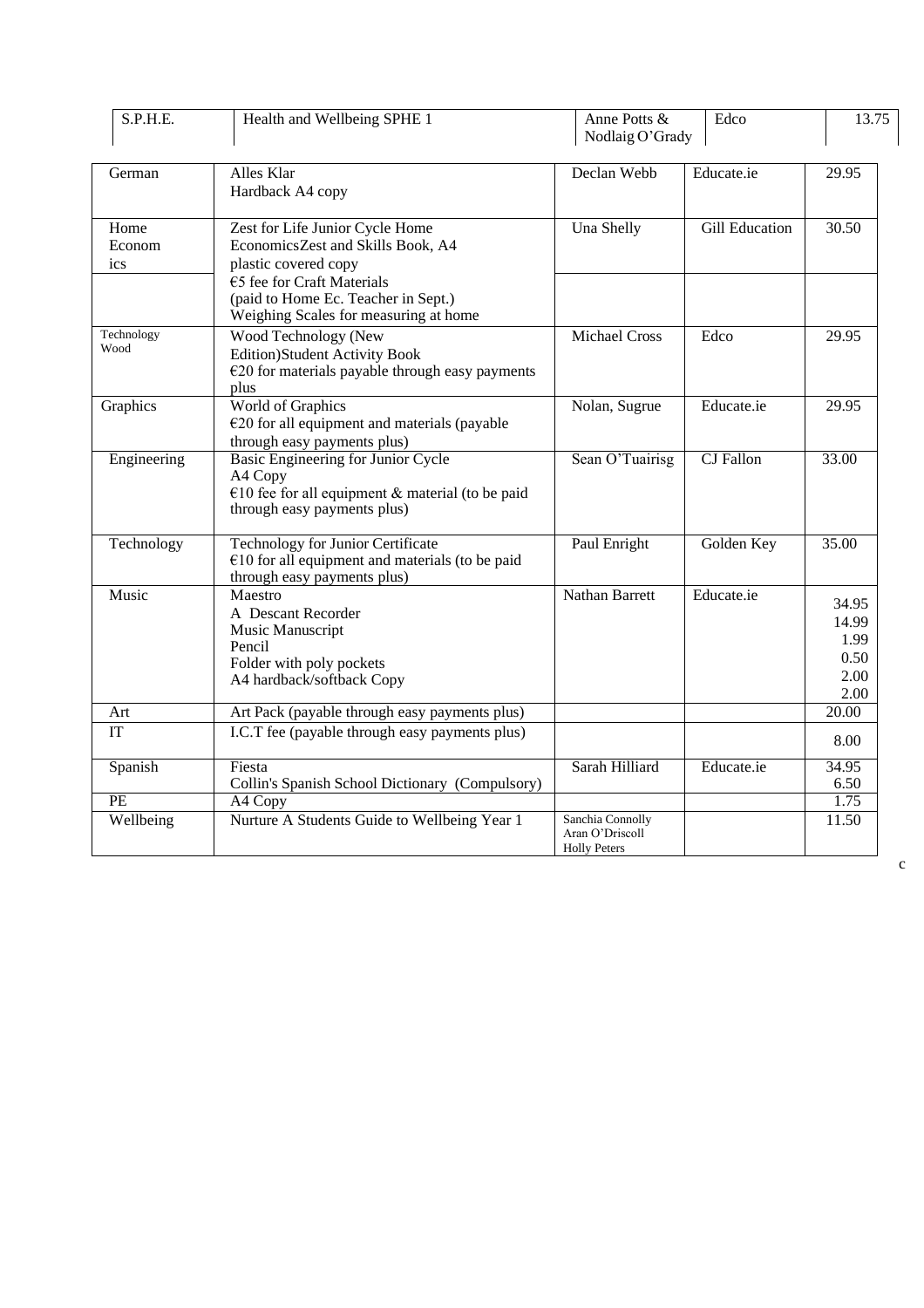Log onto [www.bookhaven.ie](http://www.bookhaven.ie/) and key in **uqy62y** into the quick code box on the home page

| Subject                 | Title                                         | Author                | Publisher             | Price $\epsilon$ |
|-------------------------|-----------------------------------------------|-----------------------|-----------------------|------------------|
| Gaeilge                 | Mol an Óige 2 (Gnáthleibhéal)                 | Caitríona Ní          | <b>Gill Education</b> | 29.95            |
|                         | Mol an Óige 3 (Ardleibhéal)<br>Levels         | Shúilleabháin &       |                       |                  |
|                         | will be advised in the summer report          | <b>Triona Gerathy</b> | <b>Gill Education</b> | 29.95            |
|                         | Retain Foclóir Póca and notes copy            |                       |                       |                  |
|                         |                                               |                       |                       |                  |
|                         |                                               |                       |                       | 7.50             |
|                         |                                               |                       |                       | 1.75             |
| Maths                   | For Ordinary Level students retain Text       | O. D. Morris,         | <b>Celtic Press</b>   | 23.40            |
|                         | and Test 2 (Purple)                           | Paul Cooke,           |                       |                  |
|                         |                                               | Paul Behan            |                       | 1.65             |
|                         | For Higher Level students only                |                       |                       |                  |
|                         | Purchase Higher Level Text and Test 2         |                       |                       |                  |
|                         | (Blue)                                        |                       |                       |                  |
|                         |                                               |                       |                       |                  |
|                         | All Levels Retain Maths Pack                  |                       |                       |                  |
|                         | A4 Project Maths copy                         |                       |                       |                  |
|                         | Fire and Ice $2(2nd Edition)$                 |                       | <b>Gill Education</b> |                  |
| English                 | <b>Retain Dictionary</b>                      | Pauline Kelly         | Collins Gem           | 27.95<br>6.50    |
|                         | 2 x A4 softback Copies                        |                       |                       | 1.75             |
|                         |                                               |                       |                       | each             |
|                         | Novels:                                       |                       |                       |                  |
|                         |                                               |                       |                       |                  |
|                         | The Outsiders                                 |                       | Penguin               |                  |
|                         |                                               |                       |                       | 8.95             |
|                         | Nought and Crosses                            | S.E. Hinton           |                       | 8.95             |
|                         |                                               | Malorie Blackman      | Penguin               |                  |
|                         |                                               |                       |                       |                  |
|                         | Novels listed for English are often           |                       |                       |                  |
|                         | available for as little as 50 cent in local   |                       |                       |                  |
|                         | charity shops. There are also good            |                       |                       |                  |
|                         | options online, new and second-hand.          |                       |                       |                  |
|                         |                                               |                       |                       |                  |
|                         |                                               |                       |                       |                  |
|                         |                                               |                       |                       |                  |
| History                 | Retain Artefact                               | Gregg O'Neill         | Educate.ie            | 24.95            |
|                         | (all classes)                                 | and Eimear            |                       |                  |
|                         | Retain 2 A4 softback Copies                   | Jenkinson             |                       |                  |
|                         |                                               |                       |                       |                  |
|                         |                                               |                       |                       |                  |
|                         |                                               |                       |                       |                  |
| Geography               | Retain Geography In Action                    | Norma Lenihan         | Educate.ie            | 24.95            |
|                         | Textbook, Portfolio and Activity book         | Jason O'Brien         |                       |                  |
| Science                 | Retain Sparking Science Textbook from 1st     | Tim Gill              | Mentor                | 29.95            |
|                         | year<br>Retain 1 A4 hard back science copy    | Claire Grant          |                       | 3.75             |
|                         | (Experiments)                                 | Vicky Meredith        |                       | 1.75             |
|                         | Retain 1A4 softback copy                      | Sheena Odongo         |                       | 0.45             |
|                         | Folder (plastic or cardboard)                 |                       |                       |                  |
| <b>Business Studies</b> | Retain Time for Business textbook and         | Stafford O'Sullivan   | Edco                  |                  |
|                         | <b>Student Activity Book (Second Edition)</b> | Henry Comiskey        |                       | 31.95            |
|                         |                                               |                       |                       |                  |
|                         | Scientific Calculator (as per Maths)          |                       |                       | 19.99            |
|                         | A4 hardback copy and ruler                    |                       |                       |                  |
|                         | A4 Ring Binder                                |                       |                       |                  |

# **Hartstown Community School - 2 nd Year Booklist 2022/23**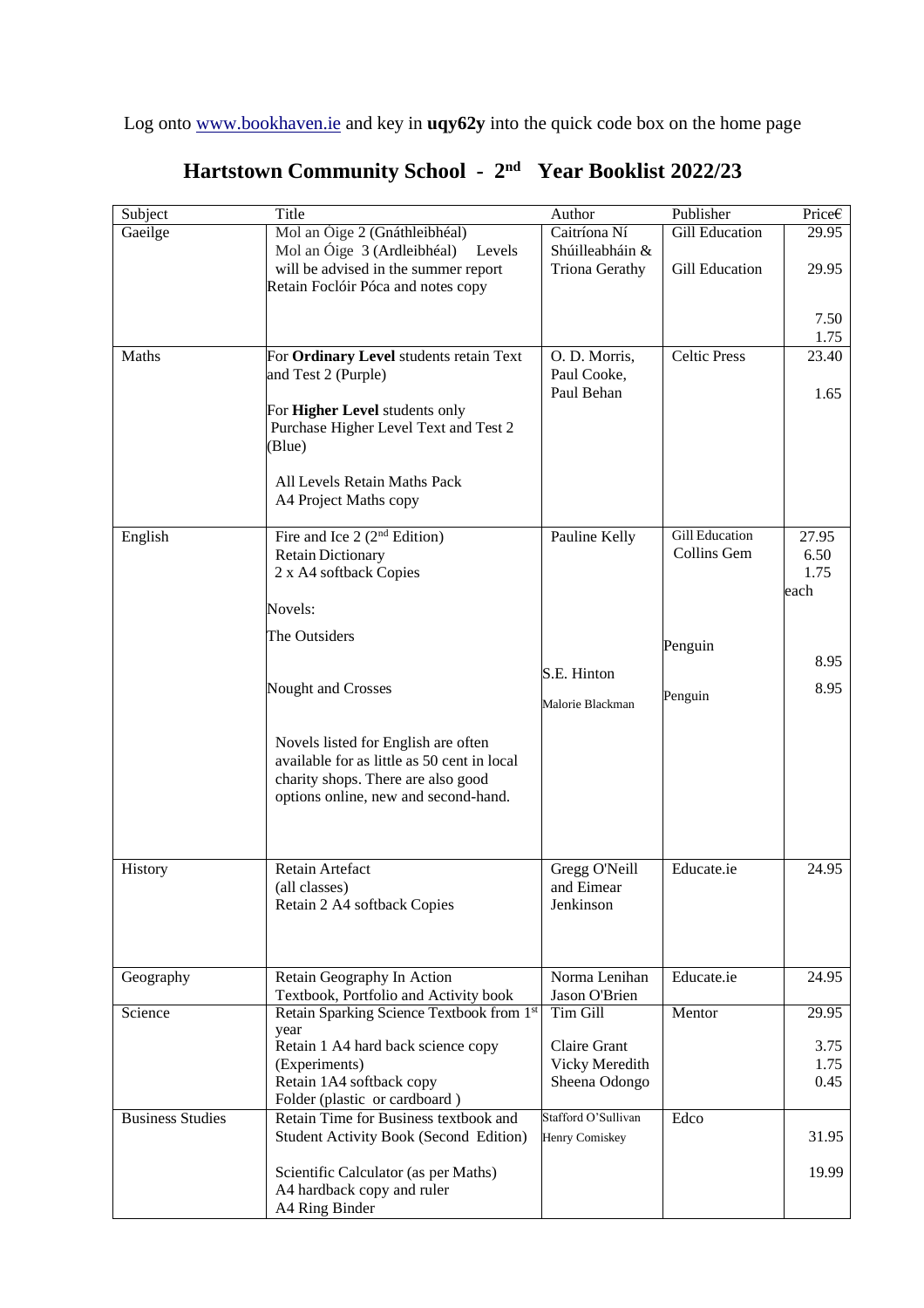| French                    | Retain Allons-y 1                                            | Lisa Bergin &          | Educate.ie            | 22.10        |
|---------------------------|--------------------------------------------------------------|------------------------|-----------------------|--------------|
|                           |                                                              | Linda Fogarty          |                       |              |
|                           | Allons-y 2                                                   |                        |                       | 24.95        |
|                           |                                                              |                        |                       |              |
|                           | French Dictionary (Compulsory)Gem                            |                        |                       | 6.50         |
| Religion                  | Retain Inspire JC Religious Education                        | Michael                | Educate.ie            | 25.95        |
|                           | (3year Book) plus Portfolio                                  | Purcell and            |                       |              |
|                           | Purchase Common Level Past Papers                            | <b>Ailis Travers</b>   |                       | 1.75         |
|                           | 2023 from Edco                                               |                        |                       |              |
|                           | A4 softback copy<br>Retain Take a Stand                      |                        |                       |              |
| <b>CSPE</b>               |                                                              | <b>Robert Clougher</b> | Mentor                | 27.95        |
|                           | A4 Copy and plastic A4 folder                                |                        |                       | 1.75         |
| S.P.H.E.                  | Health and Wellbeing SPHE 2                                  | Anne Potts &           | Edco                  | 13.75        |
|                           |                                                              | Nodlaig                |                       |              |
|                           |                                                              | O'Grady                |                       |              |
| German                    | Alles Klar                                                   | Declan Webb            | Educate.ie            | 29.95        |
|                           | Hardback A4 Copy                                             |                        |                       |              |
| Home Economics            | Retain Zest for Life Junior Cycle                            | Una Shelly             | <b>Gill Education</b> | 30.50        |
|                           | HomeEconomics and Skills Book                                |                        |                       |              |
|                           | A4 Plastic covered copy                                      |                        |                       | 2.99         |
|                           | Materials for CBA to be decided in                           |                        |                       |              |
|                           | September                                                    |                        |                       |              |
|                           | Weighing scales for use at home                              |                        |                       |              |
| Materials Technology      | Retain Material Technology Wood (New                         | <b>Michael Cross</b>   | Edco                  | 29.95        |
| Wood                      | Edition)                                                     |                        |                       |              |
|                           | $€10$ payable through easy payments plus                     |                        |                       |              |
|                           | for                                                          |                        |                       |              |
|                           | materials                                                    |                        |                       |              |
| <b>Technical Graphics</b> | $€10$ for all equipment and materials                        |                        |                       | 14.99        |
|                           | (payable through easy payments plus)                         |                        |                       |              |
|                           | Retain Understanding Technical                               | J. & T                 | Gill Education        |              |
|                           | Graphics Workbook                                            | O'Sullivan             |                       |              |
| Materials Technology      | Retain Basic Engineering Technology                          | Sean O'Tuairisg        | CJ Fallon             | 31.15        |
| Metal                     | for Junior Certificate                                       |                        |                       |              |
|                           | $€20$ for all equipment and materials                        |                        |                       |              |
|                           | (payable through easy payments plus)                         |                        |                       |              |
| Technology                | Retain Technology for Junior Certificate                     | Paul Enright           | Golden Key            | 35.00        |
|                           | $E20$ for all equipment and materials                        |                        |                       |              |
|                           | (payable through easy payments plus)                         |                        |                       |              |
|                           |                                                              |                        |                       |              |
|                           | A4 Copy                                                      |                        |                       | 1.75         |
| Music                     | Maestro                                                      | Nathan Barrett         | Educate.ie            | 34.95        |
|                           |                                                              |                        |                       | 14.99        |
|                           | A Descant Recorder                                           |                        |                       |              |
|                           | Music Manuscript                                             |                        |                       | 1.99         |
|                           | Pencil                                                       |                        |                       | 0.50         |
|                           | Folder with poly pockets                                     |                        |                       | 2.00<br>2.00 |
| IT                        | A4 hardback/softback Copy                                    |                        |                       |              |
|                           | I.C.T fee (payable through easy payments<br>plus)            |                        |                       | 8.00         |
| Art                       | Art Pack (payable through easy payments plus)                |                        |                       | 20.00        |
| Spanish                   | Fiesta                                                       | Sarah Hilliard         | Educate.ie            | 34.95        |
|                           | <b>Retain Spanish Dictionary</b>                             |                        |                       | 6.50         |
|                           | A4 copy                                                      |                        |                       |              |
| PE                        | Retain A4 copy from 1 <sup>st</sup> year.                    |                        |                       |              |
| Wellbeing                 | Nuture A student guide to wellbeing Year 2 Sanchia Connolly, |                        |                       | 11.50        |
|                           |                                                              | Aran O'Driscoll &      |                       |              |
|                           |                                                              | <b>Holly Peters</b>    |                       |              |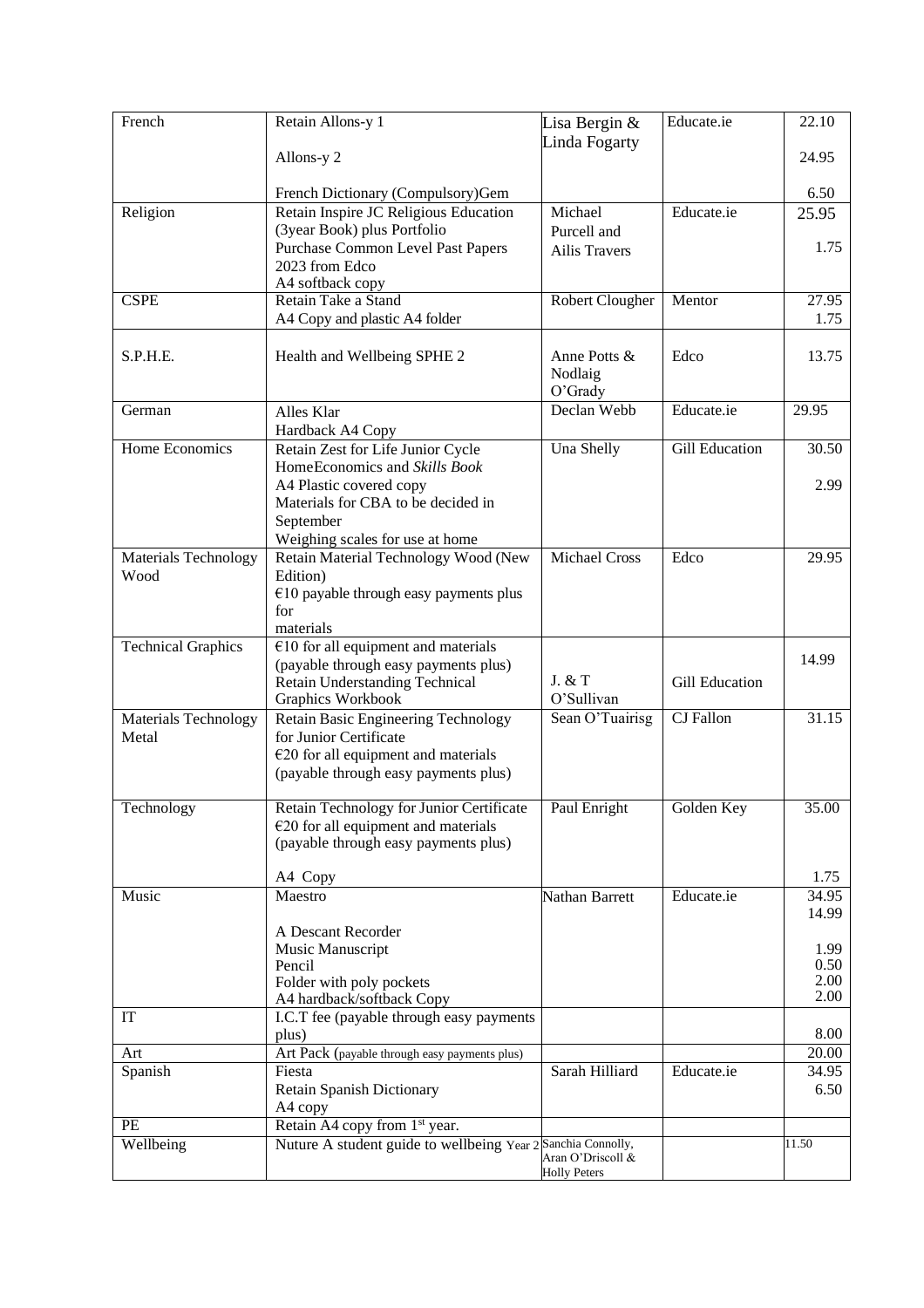Log onto [www.bookhaven.ie](http://www.bookhaven.ie/) and key in **uqy63y** into the quick code box on the home page

| Subject                 | Title                                                                                                   | Author          | Publisher                            | Price $\epsilon$ |
|-------------------------|---------------------------------------------------------------------------------------------------------|-----------------|--------------------------------------|------------------|
| Gaeilge                 | Retain Mol an Óige                                                                                      | Caitriona Ni    | Gill                                 | 29.95            |
|                         | 2/3 Retain notes                                                                                        | Shuilleabháin   | Education                            | 1.75             |
|                         | copy and Foclóir                                                                                        | &Triona         |                                      |                  |
|                         | Póca                                                                                                    | Geratht         |                                      |                  |
|                         | Caitriona Ni Shuilleabhan                                                                               |                 | <b>Celtic Press</b>                  |                  |
| Maths                   | For Ordinary Level students<br>Retain Text and Test 2 (Purple)                                          | O.D. Morris     |                                      | 23.40            |
|                         |                                                                                                         | Paul Cooke      |                                      | 23.40            |
|                         | For Higher Level students only Purchase Higher                                                          | Paul Behan      |                                      |                  |
|                         | Level Text and Test 2 (Blue)                                                                            |                 |                                      |                  |
|                         |                                                                                                         |                 |                                      |                  |
|                         | Retain Maths Pack and re-stock if necessary                                                             |                 |                                      |                  |
|                         | A4 Project Maths copy                                                                                   |                 |                                      |                  |
|                         |                                                                                                         |                 |                                      |                  |
| English                 | <b>Retain Dictionary</b>                                                                                |                 | Collins Gem<br><b>Gill Education</b> | 6.50             |
|                         | Retain Fire and Ice 2<br>Retain novels                                                                  | Pauline Kelly   |                                      | 27.95            |
|                         | 2 x A4 softback copies                                                                                  |                 |                                      | 1.75             |
|                         | The Merchant of Venice - edition by Educate.ie                                                          |                 | Educate.ie                           |                  |
|                         | (not Edco)                                                                                              |                 |                                      | 11.95            |
|                         |                                                                                                         | Shakespeare     |                                      |                  |
|                         |                                                                                                         |                 |                                      |                  |
|                         | Novels listed for English are often available for<br>as little as 50 cent in local charity shops. There |                 |                                      |                  |
|                         | are also good options online, new and second-                                                           |                 |                                      |                  |
|                         | hand.                                                                                                   |                 |                                      |                  |
|                         |                                                                                                         |                 |                                      |                  |
| History                 | Retain Artefact and Portfolio                                                                           |                 | Educate.ie                           | 24.95            |
|                         | Purchase Common Level Past Papers 2023<br>from Edco                                                     |                 |                                      |                  |
|                         |                                                                                                         |                 |                                      |                  |
|                         | 2 A4 softback copy                                                                                      |                 |                                      | 1.75             |
| Geography               | Retain Geography in Action Textbook,                                                                    | Norma Lenihan   |                                      | 24.95            |
|                         | Portfolio and Activity Book                                                                             | Jason O'Brien   | Educate.ie                           |                  |
|                         |                                                                                                         |                 |                                      |                  |
| Science                 | <b>Retain The Nature of Science</b>                                                                     | Tim Gill        | Mentor                               | 29.95            |
|                         | Retain 1 A4 hard back science copy                                                                      | Claire Grant    |                                      | 3.75             |
|                         | (Experiments)                                                                                           | Vicky Meredith  |                                      | 1.75             |
|                         | Retain 1A4 soft back copy                                                                               | Sheena Odongo   |                                      | 0.45             |
|                         | Folder (plastic or cardboard)                                                                           |                 |                                      |                  |
|                         | Retain Time for Business textbook and<br><b>Student Activity Book (Second Edition)</b>                  |                 |                                      |                  |
| <b>Business Studies</b> |                                                                                                         | Enda Connolly & | Mentor                               | 29.95<br>9.95    |
|                         | Scientific Calculator (as per Maths)                                                                    | Eoghan Keegan   | books                                |                  |
|                         | A4 hardback copy and ruler                                                                              |                 |                                      | 19.99            |
|                         | A4 Ring Binder retained from last year                                                                  |                 |                                      | 1.75             |
|                         |                                                                                                         |                 |                                      | 0.75             |
|                         |                                                                                                         |                 |                                      | 2.95             |
|                         |                                                                                                         |                 |                                      |                  |
|                         |                                                                                                         |                 |                                      |                  |
| French                  | Retain Allons-Y 2                                                                                       | Lisa Bergin $&$ | Educate.ie                           | 24.95            |
|                         |                                                                                                         | Linda Fogarty   |                                      |                  |
|                         | French Dictionary (Compulsory) Gem                                                                      |                 |                                      | 6.50             |
|                         |                                                                                                         |                 |                                      |                  |

#### **Hartstown Community School – 3 rd Year Booklist 2022/23**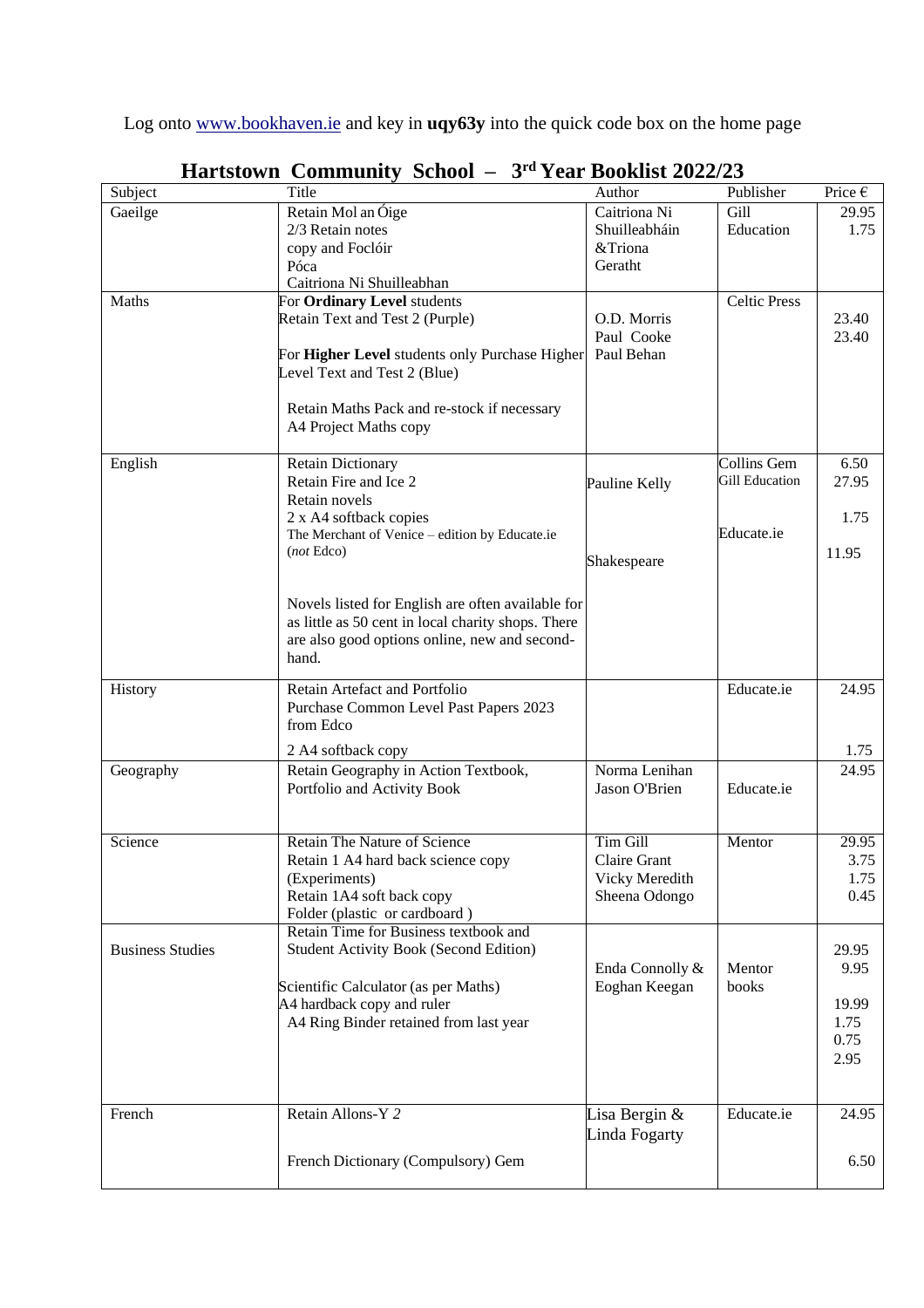| Religion         | Retain Inspire JC Religious Education (3 year<br>book) plus                 | Michael Purcell<br>and Ailis Travers | Educate.ie       | 25.95<br>1.75 |
|------------------|-----------------------------------------------------------------------------|--------------------------------------|------------------|---------------|
|                  | portfolio A4 soft back copy. Purchase<br>Common Level exam papers 2023 from |                                      |                  |               |
|                  | Edco                                                                        |                                      |                  |               |
| <b>CSPE</b>      | Retain Take A Stand, A4 softcopy, A4 ring<br>binder                         | Rob Clougher                         | Mentor           | 27.95         |
| S.P.H.E.         | Health and Wellbeing SPHE 3                                                 | Anne Potts &<br>Nodlaig O'Grady      | Edco             | 13.75         |
| Home Economics   | Retain Zest for Life and Skills Book                                        | Una Shelly                           | Gill             | 30.00         |
|                  | A4 plastic covered copy.                                                    |                                      | Education        |               |
|                  | Weighing scales for use at home                                             |                                      |                  |               |
|                  | Exam papers to be decided in September                                      |                                      |                  |               |
| Materials        | Retain Material Technology Wood                                             | <b>Michael Cross</b>                 | Edco             | 29.95         |
| TechnologyWood   | (NewEdition)                                                                |                                      |                  |               |
|                  | $€20$ payable through easy payments plus for<br>materials.                  |                                      |                  |               |
| Technical Graph. | $€10$ for all equipment and materials                                       |                                      |                  |               |
|                  | (payable through easy payments plus)                                        |                                      |                  |               |
| Materials        | Retain Basic Engineering Technology for                                     | Sean O'Tuairisg                      | <b>CJ</b> Fallon | 31.15         |
| TechnologyMetal  | Junior Certificate                                                          |                                      |                  |               |
|                  | $E$ 20 for all equipment and materials                                      |                                      |                  |               |
|                  | (payable through easy payments plus)                                        |                                      |                  |               |
| Technology       | $E$ 20 for all equipment and materials                                      |                                      |                  | 20.00         |
|                  | (payable through easy payments plus)                                        |                                      |                  |               |
| Music            | Retain Maestro book,                                                        |                                      | Educate.ie       | 29.00         |
|                  | Retain manuscript                                                           |                                      |                  | 2.00          |
|                  | Retain folder                                                               |                                      |                  | 2.00          |
|                  | Retain descant recorder<br>Pencil                                           |                                      |                  | 10.00         |
|                  | A4 hardback/softback Copy                                                   |                                      |                  |               |
| Art              | Art Pack (payable through easy payments plus)                               |                                      |                  | 20.00         |
| Spanish          | <b>Retain Fiesta</b>                                                        | Sarah Hilliard                       | Educate.ie       | 34.85         |
|                  | Retain Spanish Dictionary                                                   |                                      |                  |               |
|                  | Dictionary Gem                                                              |                                      |                  | 6.50          |
|                  |                                                                             |                                      |                  |               |
| German           | Retain Abenteuer Deutsch<br>2Retain Gem dictionary                          | Melanie Henry                        | Edco             | €25.95        |
|                  |                                                                             |                                      |                  |               |
| P.E              | Retain copies from 1 <sup>st</sup> and                                      |                                      |                  |               |
|                  | 2 <sup>nd</sup> Year                                                        |                                      |                  |               |
| Wellbeing        | Nurture A student guide to                                                  | Sanchia Connolly,                    |                  | €11.50        |
|                  | wellbeing Year 3                                                            | Aran O'Driscoll                      |                  |               |
|                  |                                                                             | <b>Holly Peters</b>                  |                  |               |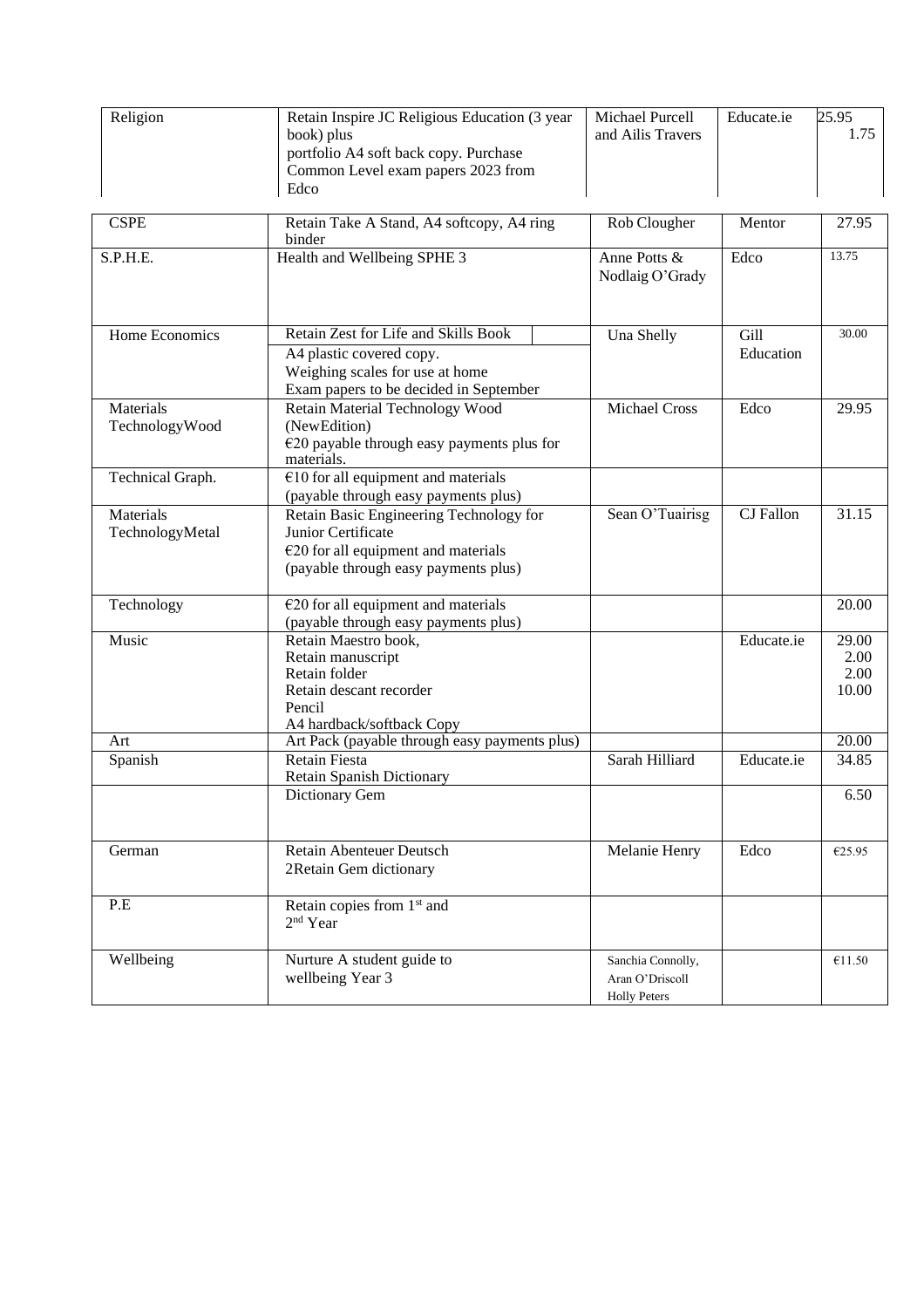Log onto [www.bookhaven.ie](http://www.bookhaven.ie/) and key in **uqy65y** into the quick code box on the home page

| Subject   | Title                                                                                                                                                                                    | Author                                                         | Publisher         | Price                   |
|-----------|------------------------------------------------------------------------------------------------------------------------------------------------------------------------------------------|----------------------------------------------------------------|-------------------|-------------------------|
| Gaeilge   | <b>Higher Level:</b><br>An dTuigeann Tú?(Ardleibhéal)                                                                                                                                    | Ruaidhri O                                                     | CJ Fallon         | 39.95                   |
|           | An Triail (Ardleibheal) and retain Fóclóir Póca<br>and A4 notes copy                                                                                                                     | Baille<br>Caitriona Ní<br>Shuilleabháin<br>&Triona<br>Geraghty | Gill<br>Education | 34.95<br>6.95           |
|           | <b>Ordinary Level:</b><br>An d'Tuigeann Tú (Gnáthleibhéal)<br>1 x A4 notes copy and retain Fóclóir Póca                                                                                  | Ruaidhrí Ó<br>Baille                                           | CJ Fallon         | 39.95<br>1.75           |
| Maths     | <b>Higher Level: Text and</b><br>Test 4 (New Edition)<br>Text & Test 5 (New<br>Edition)<br><b>Ordinary Level: Text and</b><br>Test 3<br>Retain Maths kit and restock if necessary        | O.D.Morris                                                     | Celtic<br>Press   | 22.10<br>20.20<br>25.50 |
| English   | <b>All Students</b>                                                                                                                                                                      |                                                                |                   |                         |
|           | 2 x A4 Softback Copies<br>Discovery New Poetry for 2024<br>The Crucible (Play)                                                                                                           | K.Mc Dermott<br><b>Arthur Miller</b>                           | Edco              | $1.75$ each             |
|           | <b>Higher Level</b>                                                                                                                                                                      |                                                                |                   |                         |
|           | English Paper 1                                                                                                                                                                          | Keegan                                                         | Edco              | 19.95                   |
|           | Macbeth - Gill Shakespeare Focus                                                                                                                                                         | Kiernan &<br>Rocks                                             | Gill              | 13.45                   |
|           | <b>Educated</b> (Novel)                                                                                                                                                                  | Tara Westover                                                  | Windmill          | 11.20                   |
|           | Ordinary level only                                                                                                                                                                      |                                                                |                   |                         |
|           | Language Lessons (OL)                                                                                                                                                                    | Kiernan &<br>Rocks                                             | Gill<br>Education | 15.95                   |
|           | Books such as The Crucible and the novel Educated<br>are often available for as little as 50 cent in local<br>charity shops. There are also good options online,<br>new and second-hand. |                                                                |                   |                         |
| History   | The Making of Ireland (Second                                                                                                                                                            | Paul Twomey                                                    | Educate.ie        | 19.95                   |
|           | Edition)<br>The Making of Europe and the<br>Wider World (Second Edition)                                                                                                                 | Gregg O'Neill<br>and Paula<br>Twomey                           | Educate.ie        | €19.95                  |
|           | 2x A4 softback copies                                                                                                                                                                    |                                                                |                   |                         |
| Geography | Landscapes Core Units and Human Elective<br>A4 softback copy                                                                                                                             | Declan<br>Fitzgerald<br>PJ White                               | Gil<br>Education  | 34.95<br>1.75           |

## **5 th Year Booklist 2022/23**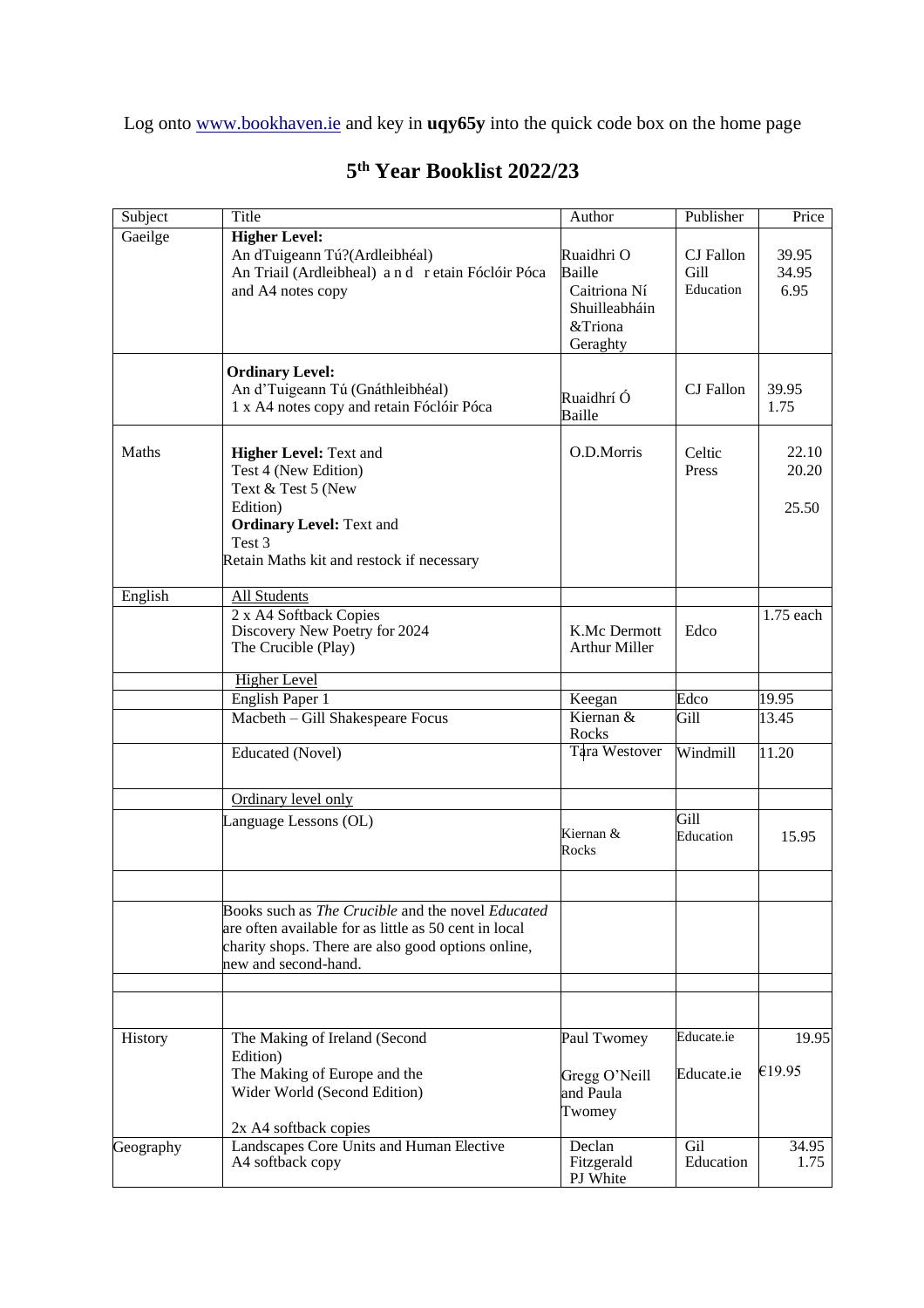| <b>Biology</b> | Leaving Certificate Biology Plus         | M. O'Callaghan   Edco |        | 34.95 |
|----------------|------------------------------------------|-----------------------|--------|-------|
|                |                                          |                       |        |       |
|                | 1 plastic covered softback copy (A4)     |                       |        | 2.99  |
|                | 1 hardback A4 copy with graph paper      |                       |        | 3.75  |
| Physics        | Real World Physics textbook and workbook | D. O'Regan            | Folens | 39.50 |
|                | 2 A4 softback copies                     |                       |        | 1.75  |

|                               | Maths Tables &                                                                                                                                             |                                                         |                          | 4.00          |
|-------------------------------|------------------------------------------------------------------------------------------------------------------------------------------------------------|---------------------------------------------------------|--------------------------|---------------|
|                               | Scientific Calculator are required for Physics                                                                                                             |                                                         |                          | 19.99         |
| French                        | Tout va Bien (Third Edition)<br>French Dictionary (Compulsory)                                                                                             | Dervla Murphy                                           | Folens                   | 36.50<br>8.95 |
| Home<br>Economics(S<br>$&$ S) | Complete Home Economics (Second Edition)<br>Complete Home Economics Exam skill builder<br>workbook<br>Plastic zipped folder for research notes.<br>A4 copy | Leanne Gillick &<br>Laura Healy                         | Educate.ie               | 29.95<br>2.50 |
| Construction                  | <b>Get Constructive</b>                                                                                                                                    | Eva Corcoran                                            | Educate.ie               | 2.99<br>19.95 |
| <b>Studies</b>                | $\epsilon$ 20 for materials payable through easy payments plus                                                                                             | Sean King                                               |                          |               |
| Art                           | New Appreciating Art                                                                                                                                       | Aine Ni Charthaigh & Gill Education<br>Aidan O'Sullivan |                          | 29.95         |
|                               | Large Ring Binder/Dividers/Plastic Sleeves (100)<br>A4 softback copy<br>Art Pack (payable through easy payments plus)                                      |                                                         |                          | 1.75<br>25.00 |
| Religion                      | <b>NON-EXAM CLASSES</b><br>A4 Folder for notes/projects and A4 soft back<br>copy                                                                           |                                                         |                          | 1.75          |
|                               | <b>EXAM CLASSES</b><br>1. The Search for Meaning and Values, Unit 1, Section<br>A of the new series for Leaving Cert. Religious                            | Paula Goggin and<br>Collette                            | Veritas                  | 15.95         |
|                               | Education<br>2. Faith, Seeking, Understanding Unit 2 Sections<br>B,C,D, of the new series for Leaving Cert. Religious                                      | McCarthy-Dineen                                         | Veritas                  | 29.50         |
|                               | Ed.<br>A4 softback copy                                                                                                                                    |                                                         |                          | 1.75          |
| German                        | Deutsch Komplett Leaving Certificate German (New<br>Edition, only)<br>German Dictionary Gem                                                                | Maire Devlin<br>Quinn & Derval<br>McGrath               | Folens                   | 35.50<br>6.50 |
| Chemistry                     | <b>Understanding Chemistry (New Edition)</b>                                                                                                               | J.McCarthy & T.                                         | Edco                     | 38.95         |
|                               | <b>Experiment Book (New Edition)</b><br>1 hardback A4 copy with graph paper                                                                                | White                                                   |                          | 14.40<br>2.99 |
| Accounting                    | Accounting for Senior Cycle (4 <sup>th</sup> Edition)                                                                                                      | Christy Tyrell&                                         | Edco                     | 39.95         |
|                               | Calculator,                                                                                                                                                | Davin Kielthy                                           |                          | 19.99         |
|                               | Ruler<br>1 softback A4 120 page copy.                                                                                                                      |                                                         |                          | 0.75<br>1.75  |
| Engineering                   | Leaving Cert Engineering with two year ebook license                                                                                                       | Grainne Enright                                         | <b>Brighter</b><br>minds | 40.00         |
|                               | $€10$ material fee (payable through easy<br>payments plus and A4 Pad and Ringbinder                                                                        |                                                         |                          |               |
| <b>Business</b>               | Inside Business and Activity book                                                                                                                          | Davin Kielthy &<br>Lisa O'Byrne                         | Edco                     | 33.95         |
|                               | A4 hardback copy<br>and A4 ring binder                                                                                                                     |                                                         |                          | 1.75          |
| Music                         | Soundcheck                                                                                                                                                 | Laura Lynch                                             | Edco                     | 34.95         |
|                               | $\epsilon$ 20 payable through easy payments plus, to rent 4 set                                                                                            |                                                         |                          | 20.00         |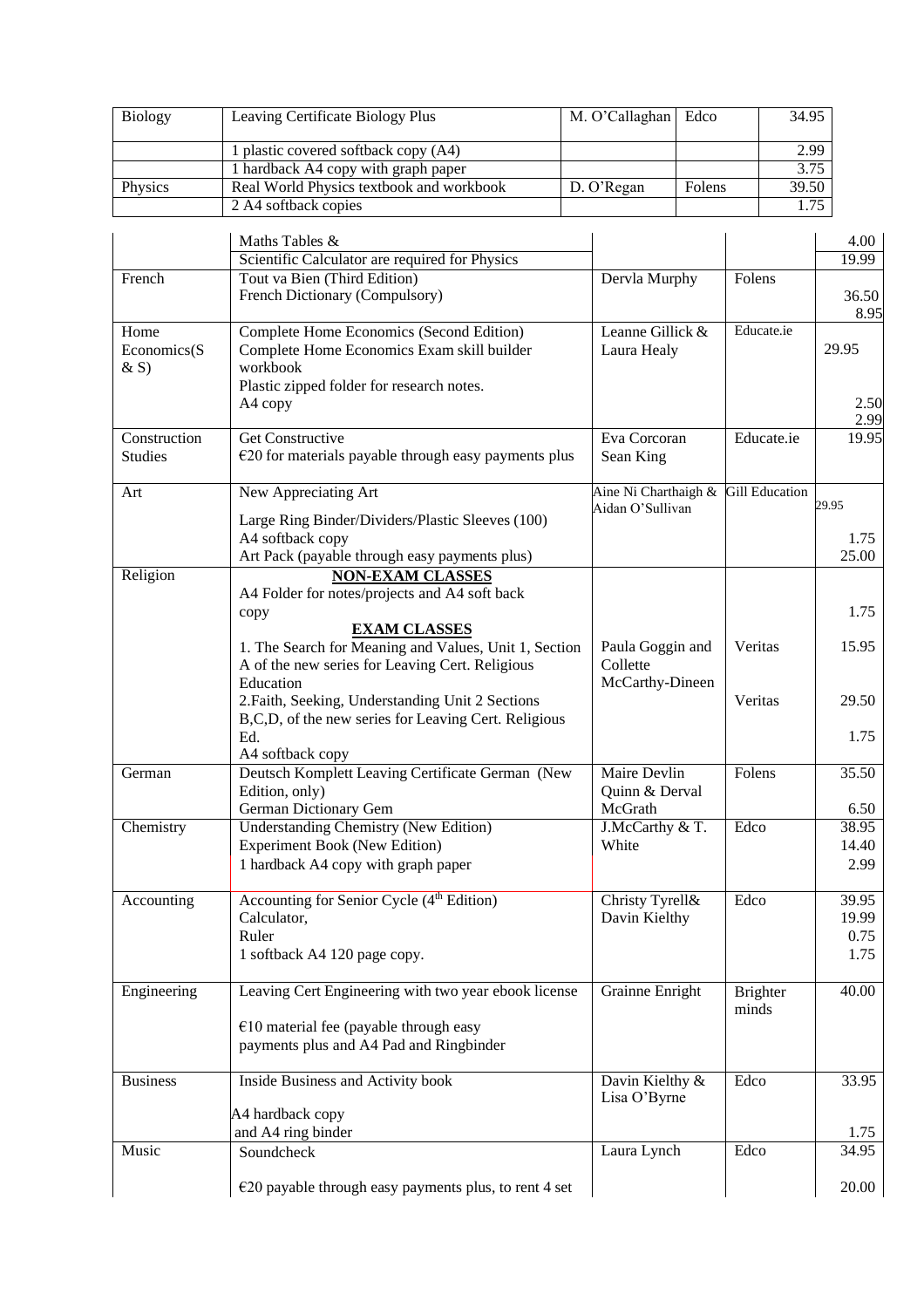| D.C.G                   | works<br>Music Manuscript<br><b>Descant Recorder</b><br>Folder with poly pockets<br>Pencil<br>A4 hardback/softback Copy<br>€65 DCG Pack containing all drawing equipment,                |                 |        | 1.99<br>14.99<br>2.00<br>0.50<br>2.00<br>65.00 |
|-------------------------|------------------------------------------------------------------------------------------------------------------------------------------------------------------------------------------|-----------------|--------|------------------------------------------------|
|                         | folder and book (payable through easy payments plus)                                                                                                                                     |                 |        |                                                |
|                         |                                                                                                                                                                                          |                 |        |                                                |
| D.C.G continued         | Teacher will give packs out in September in the first<br>class.<br>Students need to have their own USB memory stick<br>plus Computer/Laptop, T-square and drawing board<br>for homework. |                 |        |                                                |
| Spanish                 | Venga<br><b>Retain Dictionary Gem</b>                                                                                                                                                    | Maria Fenton    | Edco   | 39.95<br>6.50                                  |
|                         | A4 copy                                                                                                                                                                                  |                 |        | 1.75                                           |
| I.T.                    | I.C.T. Fee – payable through easy payments plus                                                                                                                                          |                 |        | 8.00                                           |
| Politics and<br>Society | Power and People - Leaving Cert Politics and<br>Society Set<br>Politics pack (payable through easy payments plus)                                                                        |                 |        | 20.00                                          |
|                         |                                                                                                                                                                                          |                 | Golden |                                                |
| Technology              | <b>Technology for Leaving Certificate</b>                                                                                                                                                | Gráinne Enright | Key    | 35.00                                          |
| Exam P.E.               | On Your Marks plus                                                                                                                                                                       | J. Carey & J.   | Mentor | 29.95                                          |
|                         | 20 Euro fee for Exam PE                                                                                                                                                                  | Kiernan         |        | 20.00                                          |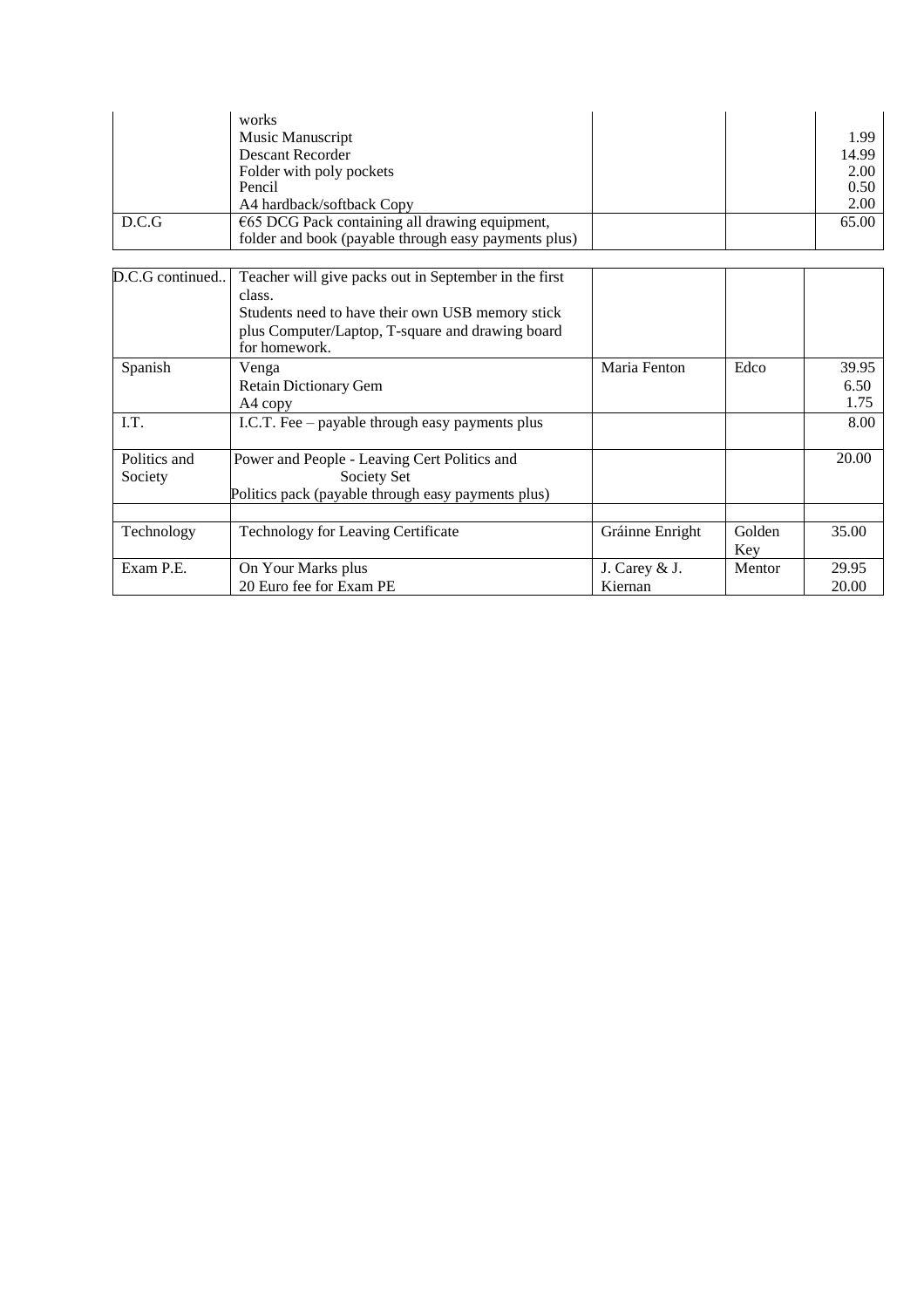Log onto [www.bookhaven.ie](http://www.bookhaven.ie/) and key in **uqy66y** into the quick code box on the home page

| Subject        | Title                                                                                                                                                                                     | Author                                             | Publisher             | Price                           |
|----------------|-------------------------------------------------------------------------------------------------------------------------------------------------------------------------------------------|----------------------------------------------------|-----------------------|---------------------------------|
| Gaeilge        | <b>Higher Level:</b><br>Retain An dTuigeann tú? (Ardleibhéal)<br>Retain An Trial (Ardleibhéal) and retain Fóclóir<br>Póca and notes copy                                                  | Ruaidhrí<br>O'Baille                               | C.J. Fallon           | 34.95<br>6.95                   |
|                | <b>Ordinary Level:</b><br>Retain An duigeann tú? (Gnáthleibhéal)                                                                                                                          |                                                    |                       | 34.95                           |
|                |                                                                                                                                                                                           |                                                    |                       | 1.75                            |
|                | A4 soft back copy<br>Retain Fóclóir Póca<br>& notes copy                                                                                                                                  |                                                    |                       | 7.50                            |
| Maths          | Retain<br><b>Higher Level:</b><br>Text and Test 4 (New Edition)<br>Text and Test 5 (New Edition)<br><b>Ordinary Level:</b><br>Text and Test 3<br>A4 Project Maths copy                    |                                                    | <b>Celtic Press</b>   | 22.10<br>20.20                  |
| English        | <b>ALL Students</b><br>Retain ALL books from 5th year<br>2 x A4 Softback Copies                                                                                                           |                                                    |                       | 1.75 each                       |
|                |                                                                                                                                                                                           |                                                    |                       |                                 |
| History        | Retain The Making of Ireland (Second<br>Edition)<br>Retain The Making of Europe and the Wider<br>World (Second Edition)<br>Purchase combined exam past papers HL<br>and OL 2023 from Edco | Paul<br>Twomey<br>Gregg O'Neill<br>&Paul<br>Twomey | Educate.ie            | 19.95<br>19.95<br>$1.75$ each   |
| Geography      | 2 x A4 Copies<br>Retain Landscapes Core Units and Human Elective                                                                                                                          | Declan<br>Fitzgerald 7<br>PJ White                 | <b>Gill Education</b> | 34.95                           |
| <b>Biology</b> | Retain Leaving Certificate Biology & experiment book<br>1 plastic covered soft back copy (A4)<br>Retain 1 hard back A4 copy with graph paper<br>(Experiment)                              | M.<br>O'Callaghan                                  | Edco.                 | 34.95<br>2.99<br>3.75           |
| Physics        | Retain Real World Physics textbook and workbook<br>retain Maths Tables and Scientific Calculator retain<br>2 A4 softback copies                                                           | D. O'Regan                                         | Folens                | 39.50<br>4/19.99<br>$1.75$ each |

## **6 th Year Booklist 2 0 2 2 / 2 3**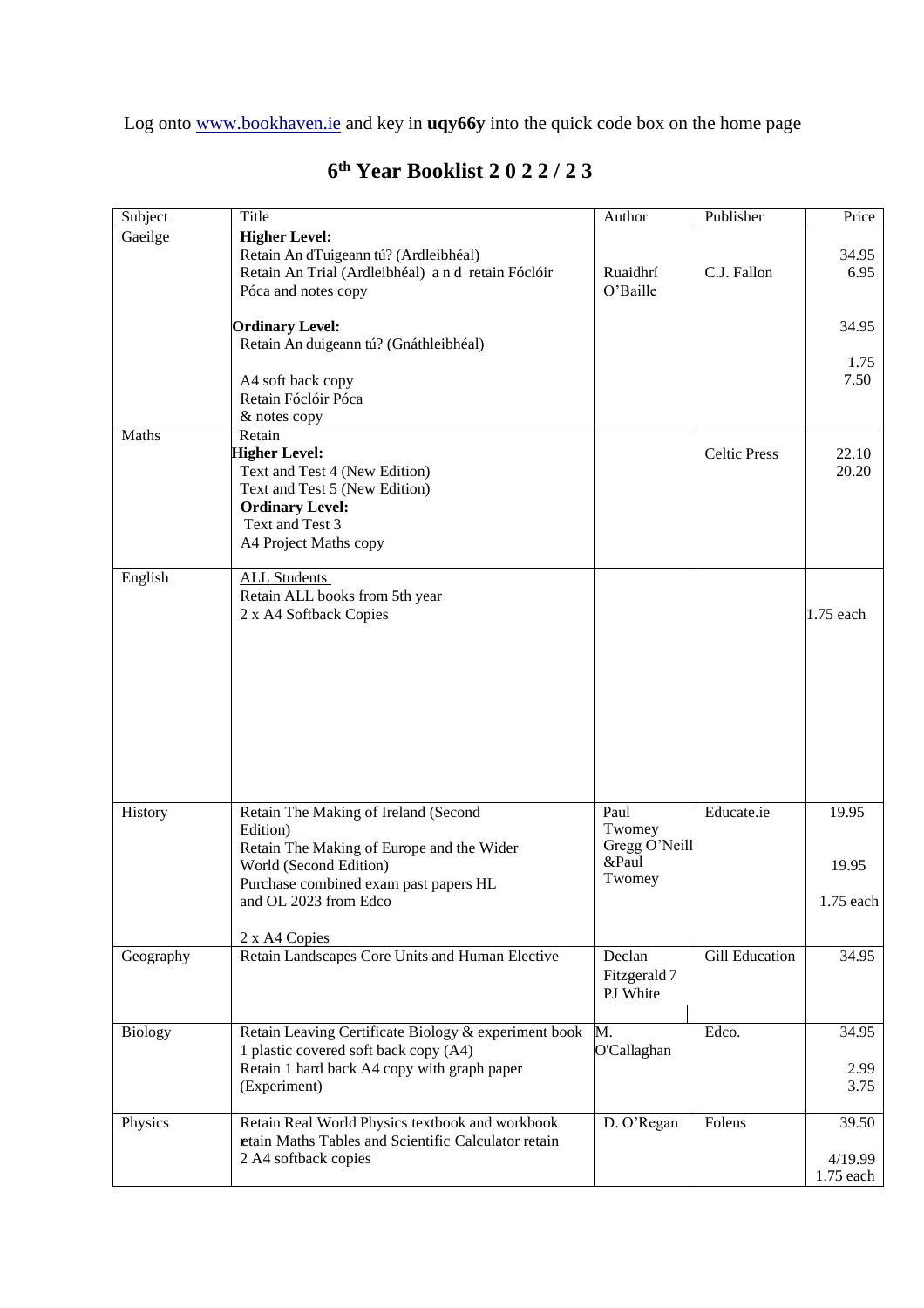| French                  | Retain all 5 <sup>th</sup> Year texts.<br>French Dictionary (Compulsory) Gem                                                                          |                                       |            | 6.50          |
|-------------------------|-------------------------------------------------------------------------------------------------------------------------------------------------------|---------------------------------------|------------|---------------|
| H. Economics<br>(S & S) | Retain Complete Home Economics and skill builder<br>and workbook                                                                                      | Leanne<br>Gillick &                   | Educate.ie | 19.95<br>9.95 |
|                         | A4 copy<br>Exam papers to be decided in September                                                                                                     | Laura Healy                           |            |               |
| Construction            | <b>Retain Get Constructive</b>                                                                                                                        | Eva                                   | Educate.ie | 19.95         |
| <b>Studies</b>          | $E20$ for materials (payable through easy payments plus)                                                                                              | Corcoran &<br>Sean King               |            |               |
| Art                     | Retain Appreciating Art for Leaving Certificate<br>Retain Art History Revision for Leaving Cert.<br>Retain Large Ring Binder/Dividers/Plastic Sleeves | A NiCharthaigh<br>O'Sullivan          |            | 30.95<br>9.99 |
|                         | (100)<br>A4 softback copy                                                                                                                             |                                       |            | 1.75          |
|                         | Art Pack (payable through easy payments plus)                                                                                                         |                                       |            | 20.00         |
| Religion                | <b>NON-EXAM CLASSES</b>                                                                                                                               |                                       |            |               |
|                         | Retain Life Matters plus A4 soft back copy                                                                                                            | N. Boyle                              | Mentor     | 26.95         |
|                         | <b>EXAM CLASSES</b><br>Retain 1. The Search for Meaning and Values, Unit 1,<br>Section A of the new series for Leaving Cert. Religious<br>Education   |                                       | Veritas    | 15.95         |
|                         | Retain 2. Faith, Seeking, Understanding Unit 2<br>Sections B,C,D, of the new series for Leaving Cert.                                                 |                                       | Veritas    | 29.50         |
|                         | Religious Ed.<br>Worship, Prayer and Ritual LC Religious<br>Education, Syllabus Section G<br>A4 softback copy                                         | T. Gunning                            | Veritas    | 16.99         |
|                         |                                                                                                                                                       |                                       |            | 1.75          |
| German                  | Retain Deutsch Komplett Leaving Certificate German<br>and oral folder                                                                                 | <b>Maire Devlin</b><br>Quinn &        | Folens     | 35.50         |
|                         | German Dictionary Gem                                                                                                                                 | Derval                                |            | 2.99          |
|                         |                                                                                                                                                       | McGrath                               |            | 6.50          |
| Guidance                | $€15$ to be paid through Easy payments plus for the<br>Careers Portal Reach and programme                                                             |                                       |            | 15.00         |
| Chemistry               | Retain Understanding Chemistry (New Edition)                                                                                                          | J.McCarthy                            | Edco       | 38.95         |
|                         | Retain Experiment Book (New Edition)<br>Retain A4 Hardback notes copy<br>1 Plastic A4 softback copy                                                   | & T. White                            |            | 14.40<br>2.99 |
|                         |                                                                                                                                                       |                                       |            |               |
| Accounting              | Retain Fifth year book<br>Calculator, Ruler<br>1 softback A4 120 page copy.                                                                           |                                       |            | 1.75          |
| Engineering             | $€30$ for project materials<br>Retain New Engineering Technology<br>Retain A4 pad and                                                                 | L. Smyth<br>Liam                      | Edco       | 39.95<br>1.75 |
|                         | ring binder                                                                                                                                           | Hennessy                              |            | 2.95          |
| <b>Business</b>         | Retain Inside Business and Activity book<br>Exam Papers to be purchased during<br>the year. A4 hardback copy and A4<br>ring binder                    | Davin<br>Kielthy<br>& Lisa<br>O'Byrne | Edco       | 33.95         |
| Music                   | <b>Retain Soundcheck</b>                                                                                                                              | Laura Lynch                           | Edco       | 34.95         |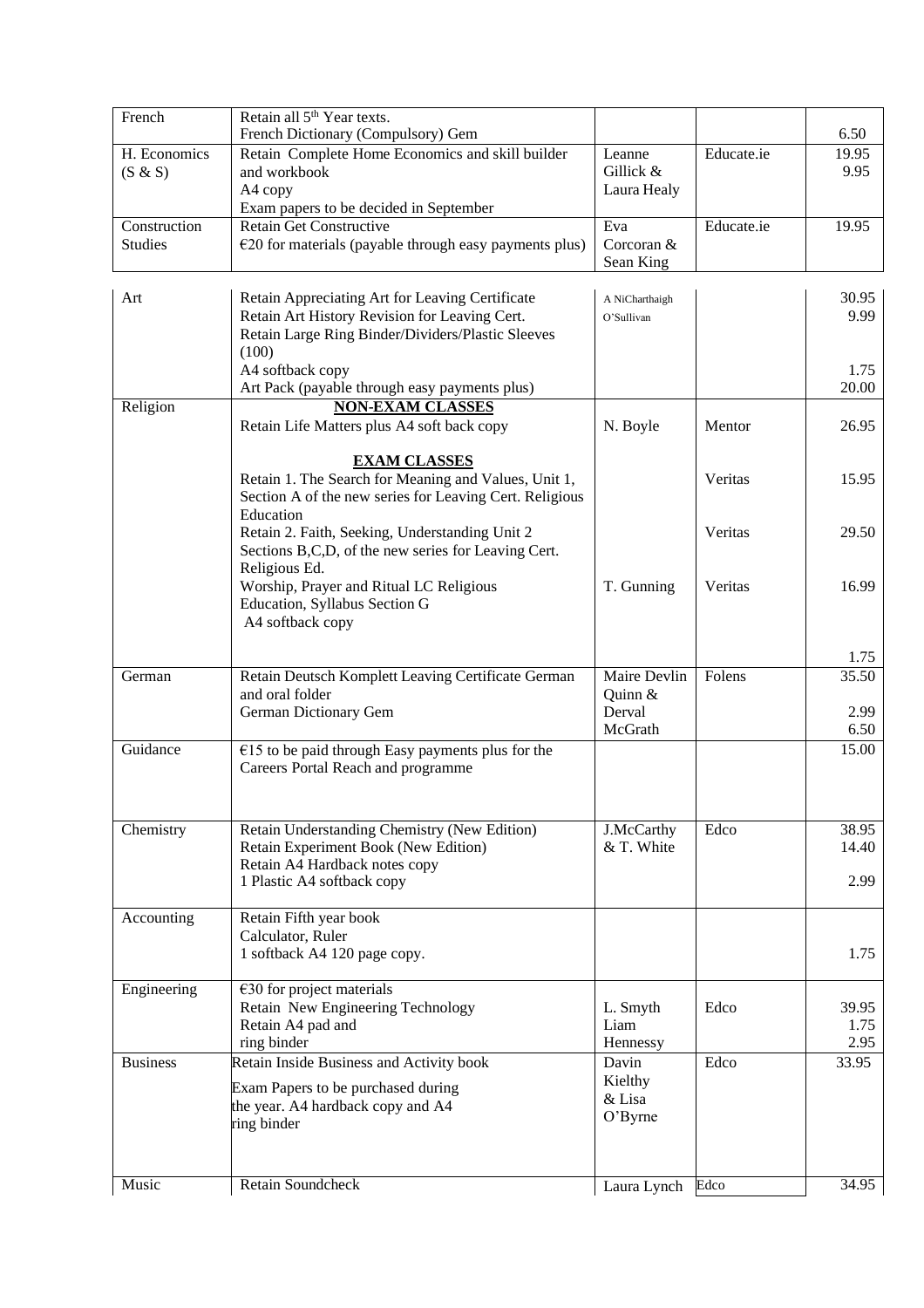|                      | Retain Music Manuscript<br>Retain Recorder<br>Pencil<br>Folder with poly pockets<br>A4 hardback/softback Copy                                                                                               |                     |                                              | 1.99<br>14.99<br>0.50<br>2.00<br>2.00 |
|----------------------|-------------------------------------------------------------------------------------------------------------------------------------------------------------------------------------------------------------|---------------------|----------------------------------------------|---------------------------------------|
| D.C.G                | $\epsilon$ 20 for project material (to be paid into school office)<br>Retain USB Data key plus computer with DVD drive at<br>home, T-square and drawing board for homework use<br>and adjustable set square |                     |                                              |                                       |
| Spanish              | Retain Venga<br>Dictionary Gem                                                                                                                                                                              |                     | Folens<br>Folens                             | 39.50<br>6.50                         |
| <b>Applied Maths</b> | <b>Retain Applied Mathematics</b>                                                                                                                                                                           | Dominic<br>Donnelly | Tir na n $Og$                                | 31.50                                 |
| Politics and         | Politics pack (payable through easy payments plus)                                                                                                                                                          |                     | Joseph Mac<br>Bride & Mary<br>Teresa McBride | 26.95<br>20.00                        |

| Society   | Mr Wades 6 <sup>th</sup> Year Class only - Power and People –<br>Politics and Society skills book and Reflective Journal |                                                                | Educate.ie | 24.95          |
|-----------|--------------------------------------------------------------------------------------------------------------------------|----------------------------------------------------------------|------------|----------------|
| Economics | <b>Retain Positive Economics</b>                                                                                         | Susan Hayes,<br>Trudie<br>Murray,<br><b>Brian</b><br>O'Connor. | Edco       | 34.95          |
| Exam PE   | Retain On Your Marks plus<br>20 Euro fee for exam PE                                                                     | J. Carey & J.<br>Kiernan                                       | Mentor     | 29.95<br>20.00 |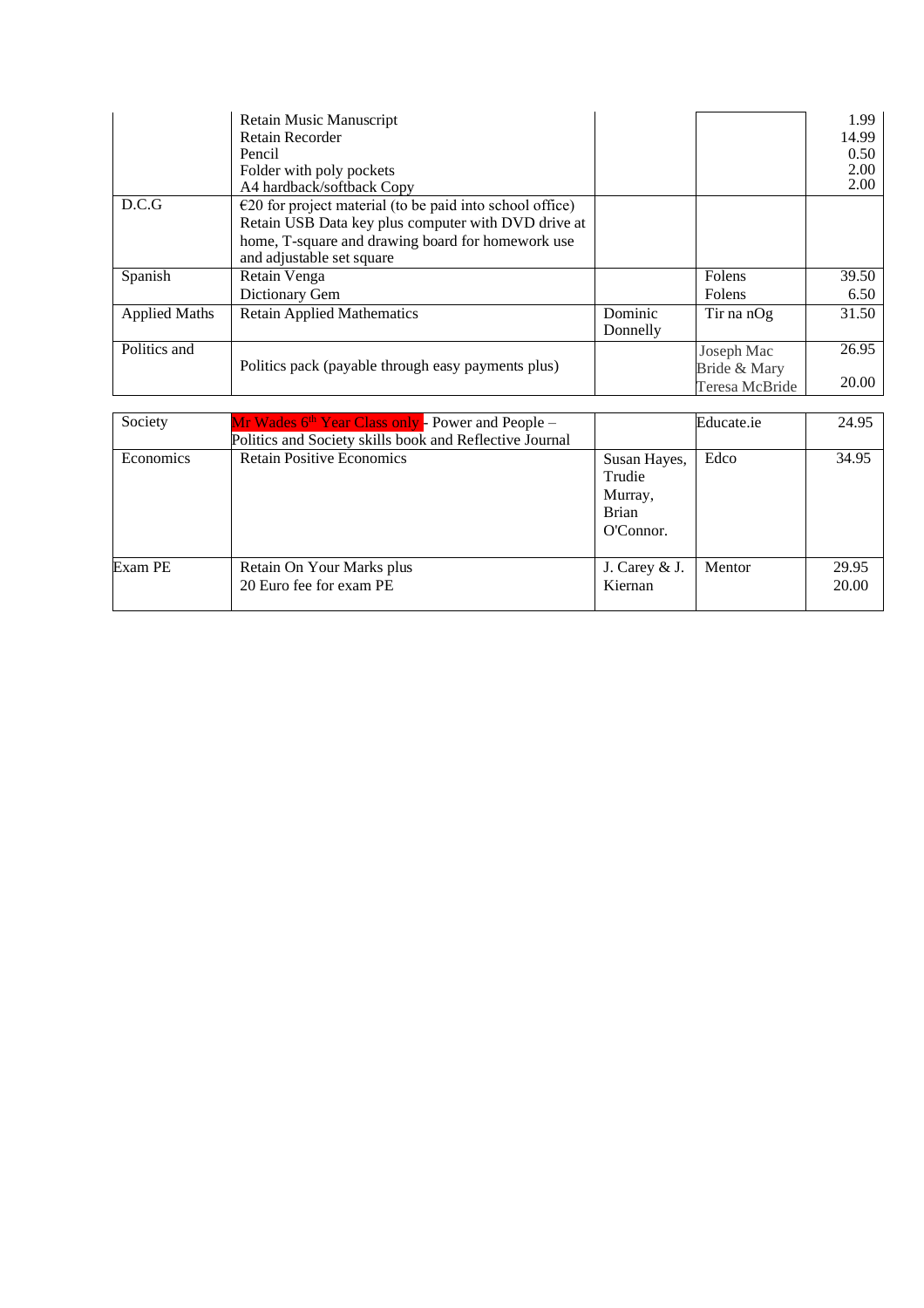#### Log onto [www.bookhaven.ie](http://www.bookhaven.ie/) and key in **uqy6LCA5y** into the quick code box on the home page

| Subject                      | Title                                                       | Author              | Publisher                   | Price      |
|------------------------------|-------------------------------------------------------------|---------------------|-----------------------------|------------|
| English and                  | TBD                                                         |                     |                             |            |
| Communications               |                                                             |                     |                             |            |
| Irish                        | Gaeilge Gach Áit Revised Edition                            | R. O'Baille         | $\overline{C.J.}$<br>Fallon | 22.15      |
| Maths                        | <b>LCA</b> Maths 1                                          | Jackie Pierce       | Golden                      | 15.00      |
|                              | Mathematics and                                             | Adrienne Webb       | Key                         |            |
|                              | Planning (New Edition)                                      |                     |                             | 15.00      |
|                              | <b>LCA</b> Maths 2                                          |                     |                             |            |
|                              | Mathematics and the world around me                         |                     |                             |            |
| <b>Social Education</b>      | <b>LCA Today Social Education</b>                           | Niamh Blanche       | Folens                      | 23.30      |
| Vocational                   | <b>Vocational Preparation</b>                               | <b>B.</b> Comerford |                             | 37.50      |
| Preparation,                 | & Guidance Modules                                          |                     |                             | Included   |
| anGuidance                   | for LCA                                                     |                     |                             |            |
|                              |                                                             |                     |                             | in course  |
|                              | A4 Softback Copy                                            |                     |                             | fee $\&$   |
|                              |                                                             |                     |                             | ordered by |
|                              |                                                             |                     |                             | school     |
| Vocational Ed 1:             |                                                             |                     |                             |            |
| Graphics and                 | Material and resources provided by school                   |                     |                             |            |
| Construction                 |                                                             |                     |                             |            |
|                              |                                                             |                     |                             |            |
| Vocational Ed 2:             | Booklet will be provided in school.                         |                     |                             | €2.99      |
| <b>Office Administration</b> | A4 Multi pocket display book                                |                     |                             |            |
| and Customer care            |                                                             |                     |                             |            |
|                              |                                                             |                     |                             |            |
| IT                           | I.T fees (payable through easy payments plus)               |                     |                             | €8.00      |
|                              |                                                             |                     |                             |            |
| $\mathbf{r}$                 | $\bullet$<br>$\sim$ $\sim$<br>0.33<br>$\bullet$ . $\bullet$ | $\sim$<br>$\bullet$ | $\sim$ $\sim$ $\sim$        |            |

# **L.C.A. 1. Fifth Year BOOKLIST 2022/2023**

• All students must have a fully equipped pencil case with a red pen, ruler, 3 pencils, 2 blue or **black pens and a Pritt Stick.**

● **10 copies.**

● **A4 ring binder and A4 punched pockets**

● **Course Fee: 5 th Year LCA Year 1: € 100 (to cover VPG Books & extra materials and costs).**

Payable through easy payments plus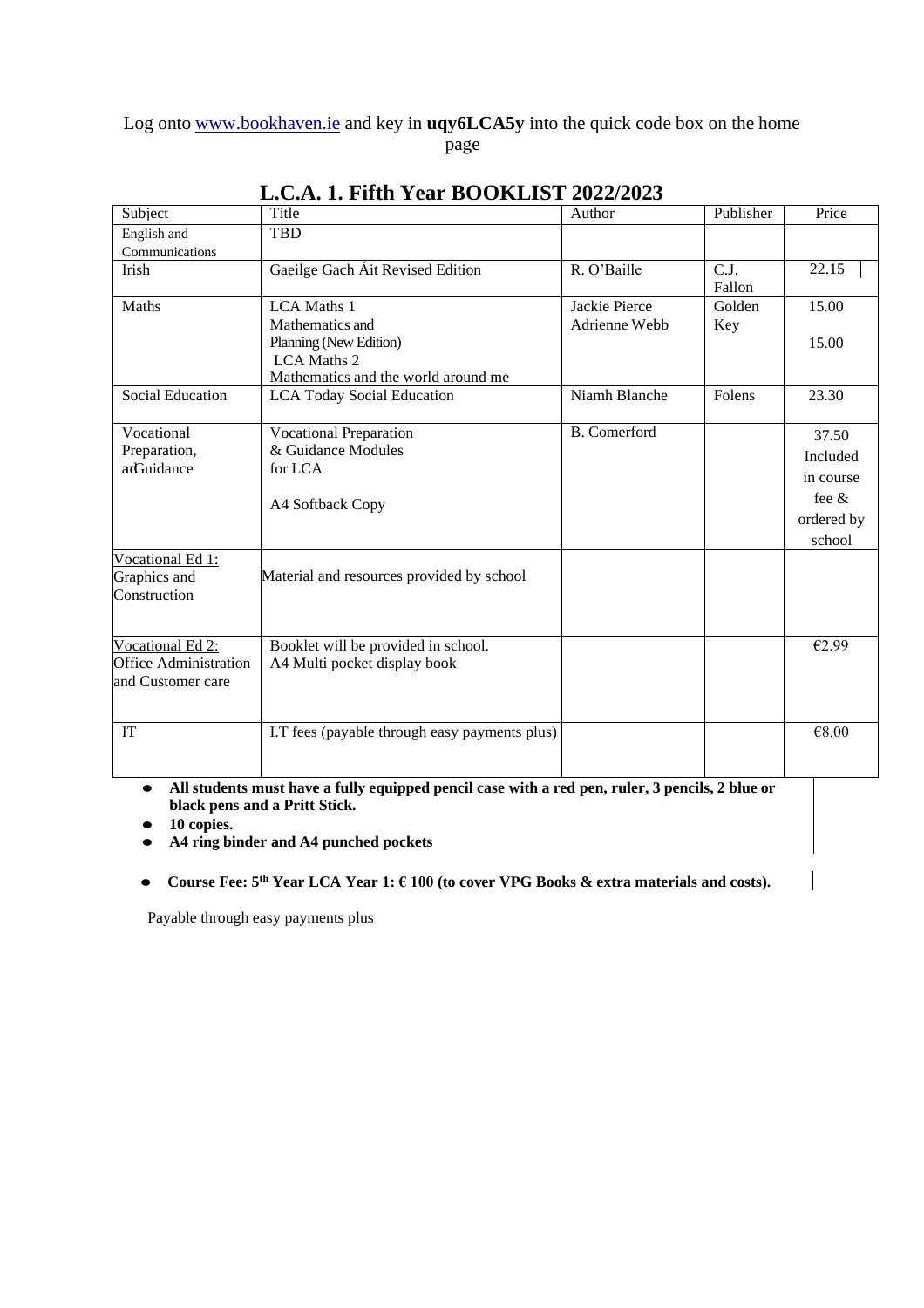### Log onto [www.bookhaven.ie](http://www.bookhaven.ie/) and key in **uqy6LCA6y** into the quick code box on the home

page

| English and<br>Communications | New book to be purchased in September         |               |            |       |
|-------------------------------|-----------------------------------------------|---------------|------------|-------|
|                               |                                               |               |            |       |
| Maths                         | LCA Maths 3                                   | Jackie Pierce | Golden Key |       |
|                               | Mathematics and Life Skills                   | Adrienne Webb |            | 15.00 |
|                               | LCA Maths 4                                   |               |            |       |
|                               | Mathematics and Work                          |               |            | 15.00 |
| French                        | Booklet available from class teacher          |               |            | 4.00  |
| Vocational                    | A4 softback Copy                              |               |            |       |
| Preparation and               | 3 Learner Record Booklets                     |               |            |       |
| Guidance                      | available from the class teacher              |               |            |       |
|                               |                                               |               |            |       |
| Social Educations             | Retain 5th Year book                          |               |            |       |
| IT                            | I.T fees (payable through easy payments plus) |               |            | 8.00  |

### LCA Year 2: 2022/2023 (Sixth Year)

- **Retain all other books from 5 th Year.**
- **Copies needed for each subject including Religion class.**
- **All students must have a fully equipped pencil case with a red pen, ruler, 3 pencils, 2 blue orblack pens and a Pritt Stick.**
- **A4 ring binder and A4 punched pockets**

Course Fee:  $6<sup>th</sup> LCA Year$  2:  $€100$ (to cover extra materials and costs, e.g. past examinations papers).

Payable through easy payments plus